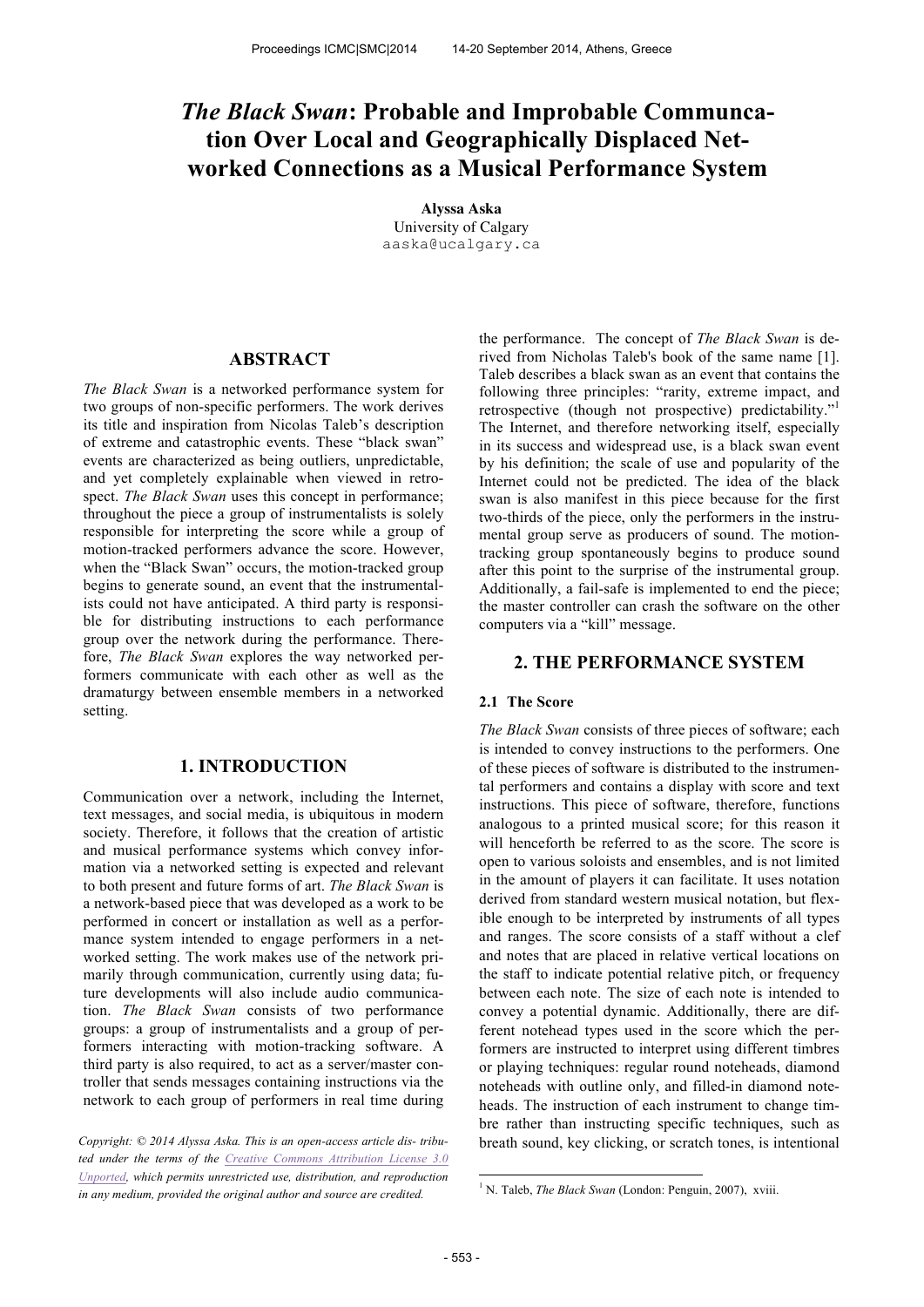in order to retain the open score capabilities. In addition, the score is not intended to be played through once from beginning to end; rather, the ensemble is instructed to interpret the score as it changes as a result of the actions of the camera performance team. The score itself is displayed using the mgraphics environment within Max/MSP[2]. The score images are loaded in an mgraphics window and different fragments of these images are displayed as a result of data received via the network from the motion-tracking team. There are builtin sections programmed into the Max patch which the instrumentalists progress through, but the score does have the ability to move both left and right through each section as a result of the data generated by the motiontracking team. This allows the piece the ability to be of variable duration and form, yet still somewhat limited by having a specifically notated score.

# **2.2 The Motion-Tracking**

*The Black Swan* requires a secondary group of performers/interactors to engage with another piece of software, which contains modules from Jean-Marc Pelletier's "Computer Vision for Jitter" [3] and Martin Ritter's MR.Jit Computer Vision Toolbox. This software requires use of an internal or external camera; for both performances thus far the computer's internal camera has been used. The motion-tracking software tracks the left-right and up-down motion of any moving elements picked up by a camera. Depending on how many pixels are in motion and in which direction, the data either increases or decreases. This data is then transmitted via the network to the software that is displaying the score. In this piece only the left-right motion is used. The motion-tracking software is distributed to the motion-tracking team. This group can consist of any number of performers, and can be dynamic throughout the piece as long as at least one individual is engaging the software at all times. These performers do not need to be musicians, or trained in any sort of movement. They are given written instructions from the master controller over the network as the piece progresses regarding how to interact with the camera. The software also displays a large number box with a range from one to one hundred; this is intended to help the performer(s) advance the piece. Performers receive instructions throughout the performance on how to move and how quickly to aim for arrival at one hundred as doing so will cause advancement through sections and eventually end the piece. The motion-tracking team is therefore the most influential in determining the form and duration of the piece. Depending on the number of performers and their ability or desire to follow directions explicitly, they may perfectly comply with instructions or disregard them completely.

## **2.3 Performance Forces Required**

There are three separate computers required for the facilitation of this piece, one of which must contain a camera. Since this work is a networked piece, the computers must be able to connect to each other via User Datagram Protocol (UDP). If performing with a group in another location, the motion-tracking performance team and the instrumentalists must have a means of transmitting audio to one another, such as JackTrip[4]. The actual instrumentation is open and flexible; so long as there is one musical force available to play the piece can be performed. The camera performance team can consist of any amount and type of personnel. The third, separate computer consists of an individual facilitating the performance and sending messages from the master software to each of the computers. The operator of the master software can be any individual that is familiar with the piece and how the communication system works. For long distance networked performances, all groups will need loudspeakers and microphones or other means of transmitting audio data to each group in the network.

# **3. PERFORMANCES**

## **3.1 Eastern Bloc, Montreal**

This performance consisted of four performers in Montreal: accordion/electronics, turntable, tape, and banjo/electronics. Performers at the local site in Calgary included one individual executing the motion tracking and audio performance instructions. This was also the first use of the software in a networked setting with a geographically displaced location.

## **3.2 Syneme Lab, Beijing**

This performance consisted of one erhu player in Beijing and two performers at the local site in Calgary: one engaging with the motion tracking and one prepared to create audible material when it is required in the piece.

# **3.3 Results of Performance**

The first performance in Montreal was successful but did have minor issues: primarily that the performers were unsure about score interpretation. Contributing factors to this likely included the score itself as well as the nature of the instruments that the performers were using. Additionally, the camera performer had never interacted with the technology and took much longer to advance the piece than expected. This indicates that more text and oral instruction should be given to the motion-tracking team beforehand and perhaps a short practice interaction with the software should be implemented before performance. This will allow the motion-tracking team greater ability to understand instruction and further mastery of the software. The subsequent performance in Beijing was much more successful; the erhu player had managed to interpret the score with less difficulty than the performers in Montreal, likely due to the closer proximity of the erhu player to an interpreter of standard western notation. Additional improvements in this performance included the increase in performers on the motion-tracking team. In addition, the performer primarily engaging with the camera had some experience prior to the performance and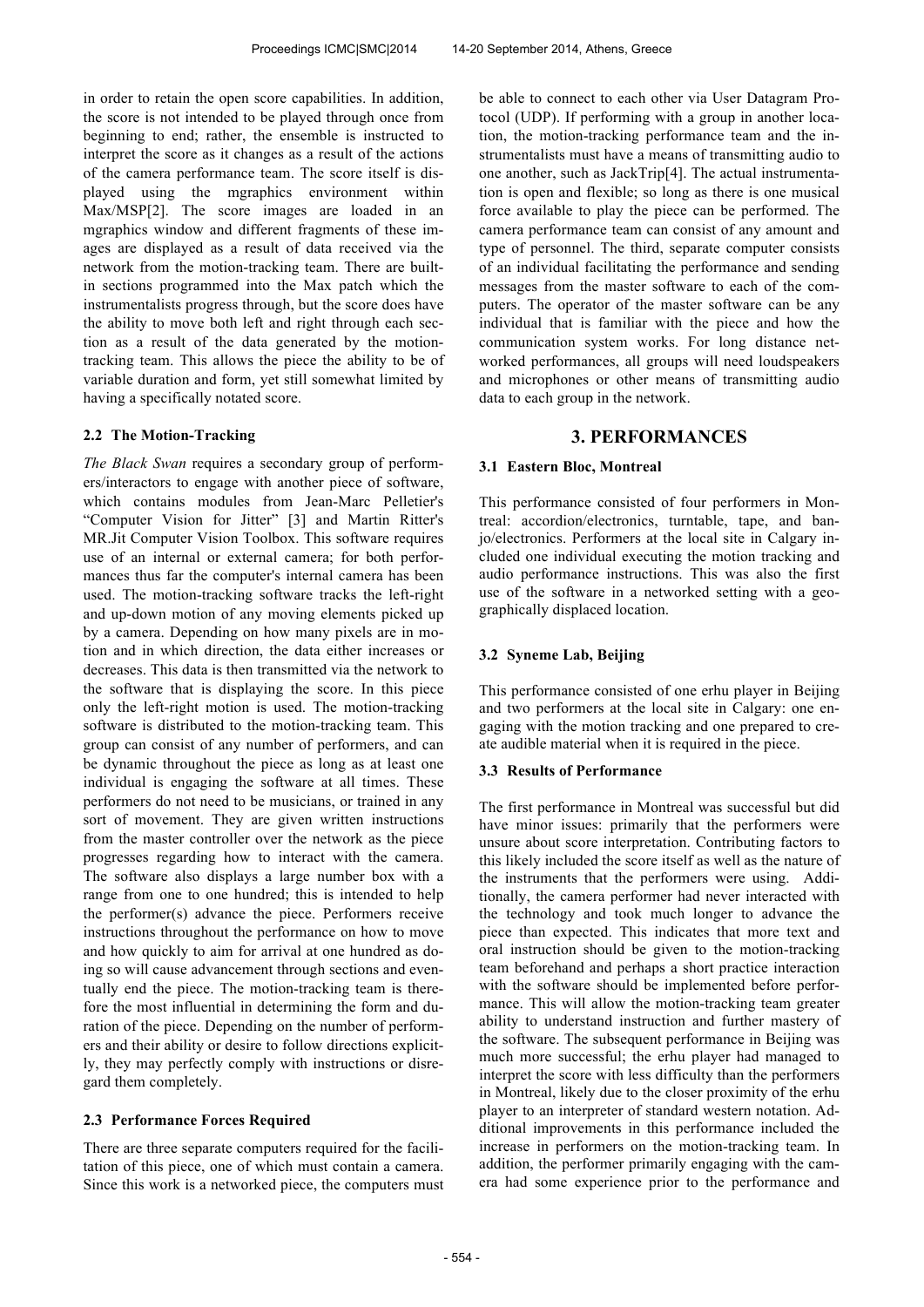was much more able to execute instruction. It was also much easier to hear an interactive element in the piece; the backward and forward motion of the score was clearly audible. This indicates that specific, rather than general instructions in the score are more effective in both conveying information to performers as well as displaying the interactive and networked components of the piece to the audience. Finally, both performances lacked a general and coherent thread between them that clearly demonstrated to each team what sort of data was being generated by the motion-tracking team. This could be improved by implementing on the motion-tracking side some sort of auditory as well as visual feedback; the visual feedback gave the team a good indicator of how they were moving in the environment but an auditory result that was directly linked to the data output itself would provide the performers with a more coherent and precise link to what sort of data the motion-tracking produces. Therefore, for future performances, the motion-tracking team will affect audio processing of the instrumentalists' generated sound.

# **4. NETWORKING COMPONENTS**

## **4.1 Dramaturgy**

*The Black Swan* does require a network to be performed. Thus, it is important to understand the dramaturgy and role distribution amongst the performance teams and how they interact using the network. Pedro Rebelo described the importance of this in his paper, "Dramaturgy in the Network"[5]: "it is evident that the organisational or topological nature of the network has an effect on creative practice in this medium." 2 *The Black Swan* uses the organisational nature of the network as part of its inherent aesthetic; the relationship between the network nodes is one of the major compositional forces of the piece. There are three computers networked. One computer serves as a master/server to both the instrument and the motiontracking teams, as it sends instructions to both. This computer does not receive any data from either of these teams that controls the piece in any way. The motion-tracking team has the ability to send information to the instrumental team; in fact, they control the score of the instrumental team, indicating that the motion-tracking team and instrumentalists are in a server-client, not peer-to-peer, relationship. The motion-tracking team, however, still remains as client to the master computer, as it still receives instructions and information from the master but does not transmit any instructions or control information back. The instrumental team is client to both the master controller as well as the motion-tracking team; the instrumental team only receives data and information and does not send any. However, this is the role distribution only as it pertains to network DATA. When the above-proposed audio exchange is taken into consideration, the role distribution changes slightly to reflect the two-way equal transfer between the instrumental team and the motiontracking team; they essentially become peer-to-peer when this audio is considered. The instrumentalists send audio to the motion-tracking team, which is then modified by the motion-tracking team. This modified audio is then sent back to the instrumentalists, therefore, the audio is an equal two-way transfer with no clear server-client relationships.

#### **4.2 Score and Instruction Distribution**

The score and instructions are all distributed via the network; this includes the text instructions sent to both computers as well as the numerical data generated by the camera team that is then sent via UDP to the instrumental performers. This data sent over UDP effects which portion of the score is displayed. The network also contains the ability to display time and section information to the instrumentalists as well as the camera team so that everyone is aware of how much time has elapsed in the piece. This way the performers are not required to synchronize outside of the network and everything is self contained and network distributed. This self-contained network distribution allows for a continuous, uninterrupted performance with the avoidance of communication difficulties that may arise without the UDP synchronization. IP destinations of data are dynamic within the software; the motion-tracking team and the master computer need only to type in the IP addresses of the data destinations into a dynamic window at the start of the piece. Due to the dynamic IP capability, no additional patching or programming is needed to perform the piece in new environments. The use of the network, using the ontologies described by Barbosa [6] in "Displaced Soundscapes: A Survey of Network Systems for Music and Sonic Art Creation" could be performed on a "Local Interconnected Musical Network" or a "Remote Music Performance System"<sup>3</sup>, as the computers may be on a local network during performance or in geographically displaced locations.

# **5. FUTURE DEVELOPMENTS**

# **5.1 Audio-Visual Information**

Audio processing that will be controlled via motion tracking will be implemented for future performances. The audio signal sent by the instrumental team to the motiontracking team will be modified via some sort of processing such as delay, filtering, or granular processing. The motion-tracking data will effect this processing using the same data that is sent to the instrumental team. This will allow for an audio component to occur on both sides that is clearly linked to the performance motion, and will also allow a new relationship dynamic to occur between the two parties. I additionally intend to refine the instru-

-

 2 P. Rebelo. "Dramaturgy in the Network," in *Contemporary Music Review* (Vol. 28, No. 4/5, August/October 2009), 388.

<sup>&</sup>lt;sup>3</sup> A. Barbosa. "Displaced Soundscapes: A Survey of Network Systems for Music and Sonic Art Creation," in *Leonardo Music Journal*, (Vol. 13, 2003), 57.